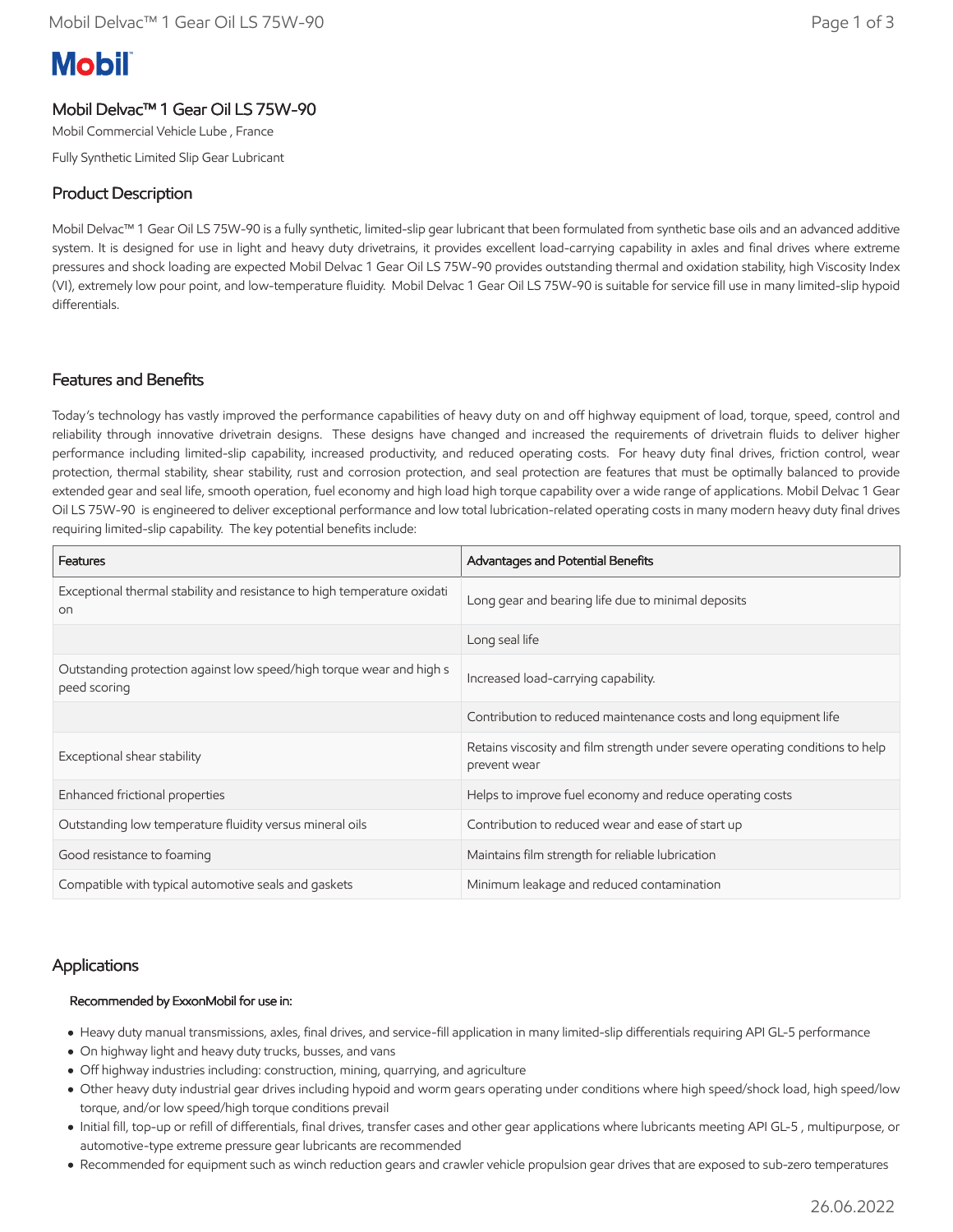- Not recommended for applications requiring API GL-4 Level performance
- Not intended for automatic, manual, or semiautomatic transmissions for which engine oil or automatic transmission fluids are recommended.
- Where extended service intervals and warranties are required.

#### Specifications and Approvals

| Mobil Delvac 1 Gear Oil LS 75W-90 meets or exceeds the requirements of the following industry specification: |  |
|--------------------------------------------------------------------------------------------------------------|--|
| API GL-5                                                                                                     |  |

#### Typical Properties

| Mobil Delvac 1 Gear Oil LS 75W-90 |        |
|-----------------------------------|--------|
| <b>SAE Grade</b>                  | 75W-90 |
| Viscosity, ASTM D 445             |        |
| cSt @ 40°C                        | 94.2   |
| cSt@100°C                         | 14.0   |
| Viscosity Index, ASTM D 2270      | 153    |
| Pour Point, °C, ASTM D 97         | $-48$  |
| Flash Point, °C, ASTM D 92        | 214    |
| Density @ 15°C kg/l, ASTM D 4052  | 0.88   |

### Health and Safety

Based on available information, this product is not expected to produce adverse effects on health when used for the intended application and the recommendations provided in the Material Safety Data Sheet (MSDS) are followed. MSDS's are available upon request through your sales contract office or via the Internet, or will be provided by seller to customers if and as legally required. This product should not be used for purposes other than its intended use. If disposing of used product, take care to protect the environment.

The Mobil logotype, the Pegasus design, and Mobilube, SHC are trademarks of Exxon Mobil Corporation, or one of its subsidiaries.

05-2020

Esso Société Anonyme Française

20 rue Paul Héroult 92000 Nanterre, France

Société Anonyme au capital de 98 337 521,70 euros

RCS Nanterre 542 010 053

You can always contact our Technical Help Desk engineers on Mobil lubricants and services related questions:<https://www.mobil.fr/fr-fr/contact-us> Tel. +33 (0)1 49 67 90 00

[http://www.exxonmobil.com](http://www.exxonmobil.com/)

Typical Properties are typical of those obtained with normal production tolerance and do not constitute a specification. Variations that do not affect product performance are to be expected during normal manufacture and at different blending locations. The information contained herein is subject to change without notice. All products may not be available locally. For more information, contact your local ExxonMobil contact or visit [www.exxonmobil.com](http://www.exxonmobil.com/)

ExxonMobil is comprised of numerous affiliates and subsidiaries, many with names that include Esso, Mobil, or ExxonMobil. Nothing in this document is intended to override or supersede the corporate separateness of local entities. Responsibility for local action and accountability remains with the local ExxonMobil-affiliate entities.